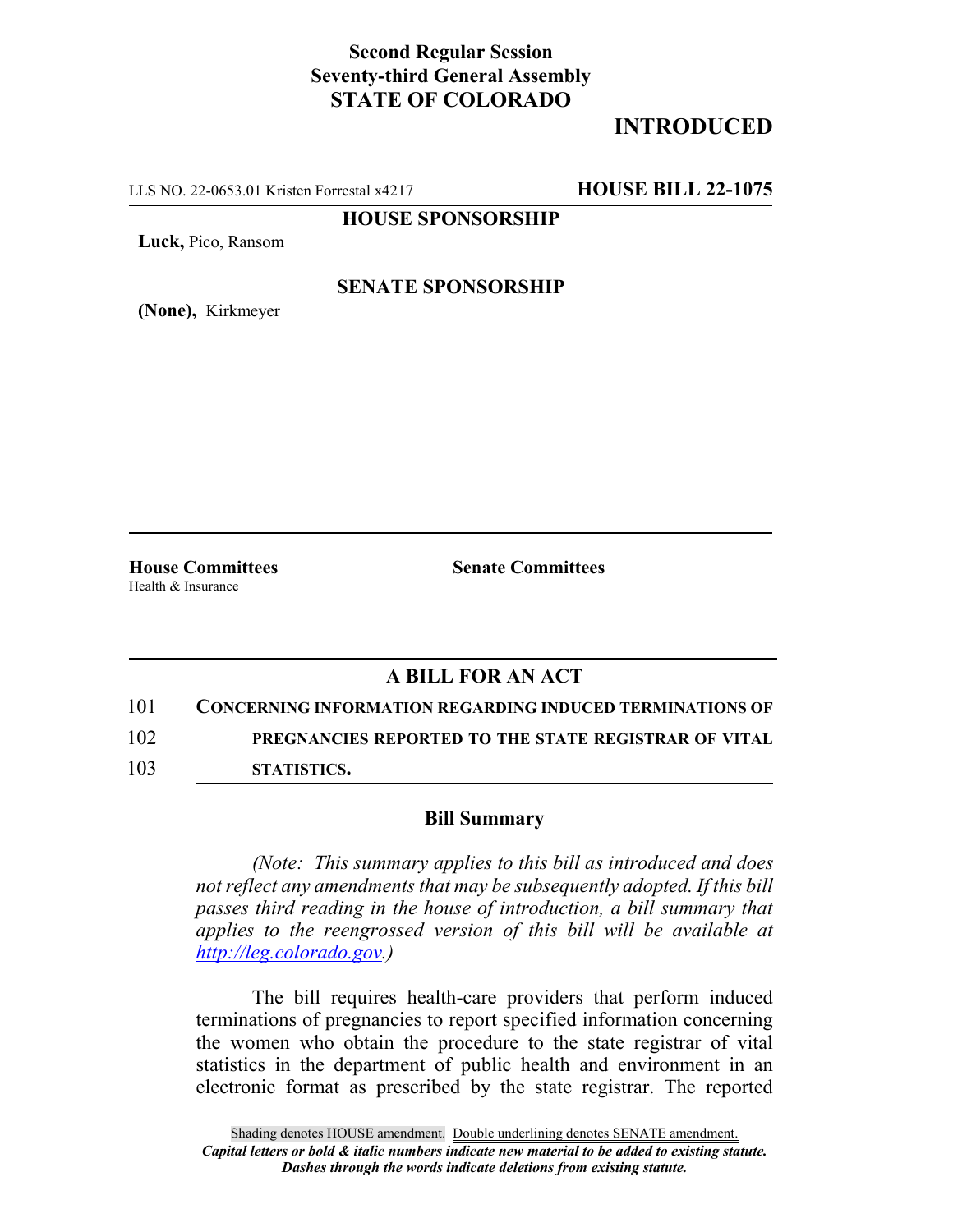information must not include information that could identify the women who obtained induced terminations of pregnancies.

The bill requires the state registrar to annually create a summary report of the information reported by health-care providers and to make the report available to the public. The bill places limitations on how and to whom the state registrar may release the information reported to the state registrar. A physician or physician assistant who falsifies or fails to submit the required information engages in unprofessional conduct pursuant to the "Colorado Medical Practice Act". An advanced practice registered nurse who falsifies or fails to submit the required information is subject to discipline pursuant to the "Nurse and Nurse Aide Practice Act".

 *Be it enacted by the General Assembly of the State of Colorado:* **SECTION 1. Legislative declaration.** (1) The general assembly hereby finds and declares that: (a) The goals of the department of public health and environment (department) regarding the vital statistics program include: (I) Analyzing and disseminating timely, complete, and high-quality vital statistics data; (II) Transforming data into products and information that drive evidence-based decisions; (III) Helping to translate data into meaningful information and 11 action; (IV) Assisting with disease, injury, and violence prevention; (V) Supporting maternal and child health activities; (VI) Informing the public about policy and health promotion efforts; and (VII) Improving the health and lives of all Coloradans; (b) Current vital statistics data regarding induced terminations of pregnancies are inaccurate and, according to the department, health-care providers do not consistently report such vital statistics to the state. The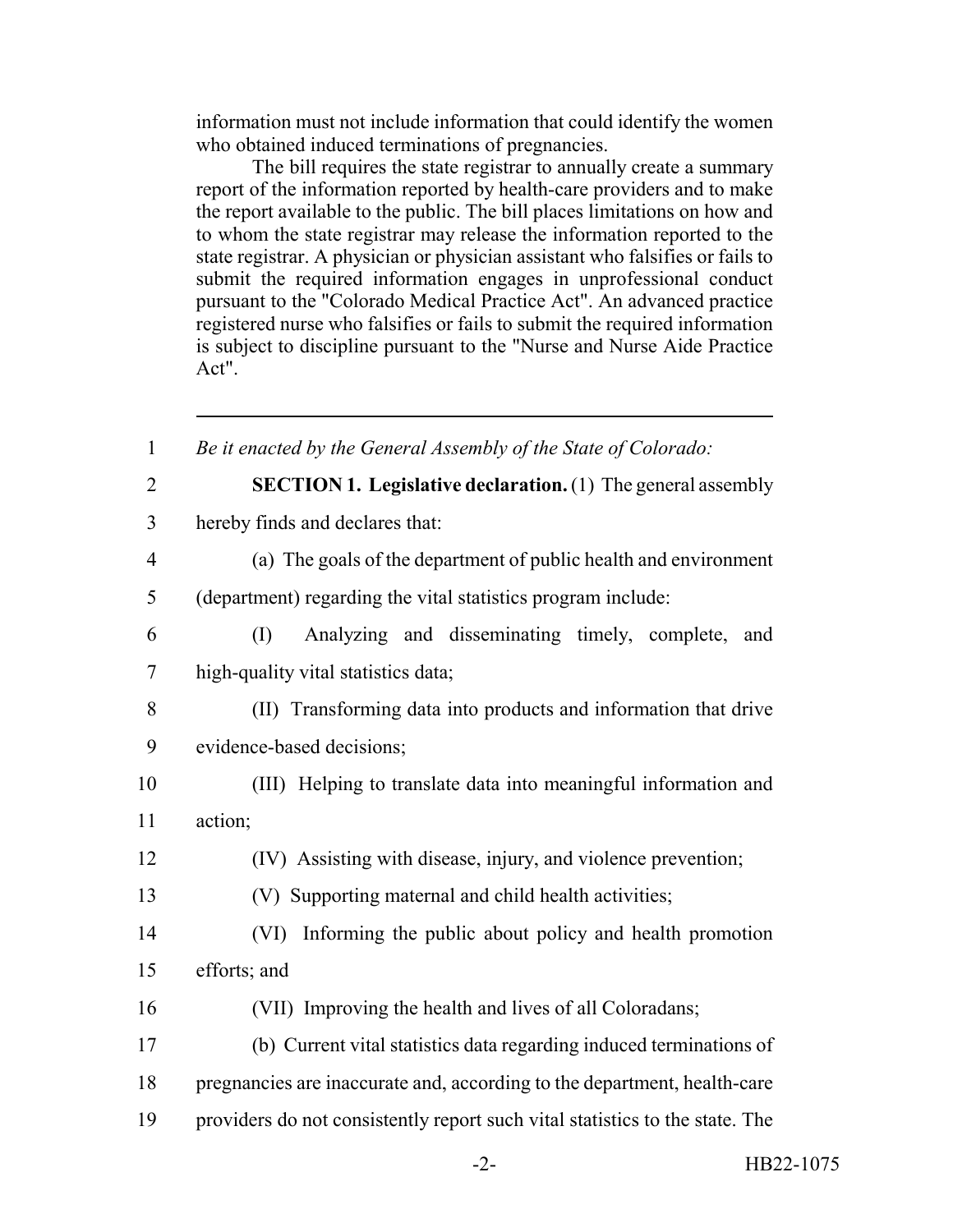Guttmacher Institute has previously reported that abortions occur approximately 40% more frequently than the figures published by the department suggest.

 (c) Regardless of one's position on abortion rights, accurate vital statistics data is widely regarded as crucial to reproductive health research and public health policy. The American College of Obstetricians and Gynecologists recognizes that "Obstetrician-gynecologists play an essential role in ensuring accurate representation of pregnancy-related and pregnancy-associated deaths and other vital statistics for policy makers, public health institutions, and researchers." As noted in Maternal Health, "Incomplete reporting of pregnancy remains a fundamental shortcoming to the study of US fertility-related experiences. Efforts to improve abortion reporting are needed to strengthen the quality of pregnancy data to support maternal, child, and reproductive health research." Without accurate abortion statistics, it is impossible for the state to assess the impact of public and private health interventions on the incidence of abortion in Colorado.

 (d) The reasons women pursue abortion in Colorado are incompletely understood. National surveys by the Guttmacher Institute have identified the principal reasons women seek abortions at large abortion clinics. However, these surveys are compromised by poor participation and do not reflect the specific demographics of Colorado.

- (e) The standard of care for abortion providers entails obtaining a complete reproductive health-care history, including family planning methods, sexual history, and reasons for pursuing an abortion; and
- (f) Sex trafficking of adolescents and young adults is both a human rights violation and a public health problem in Colorado. Studies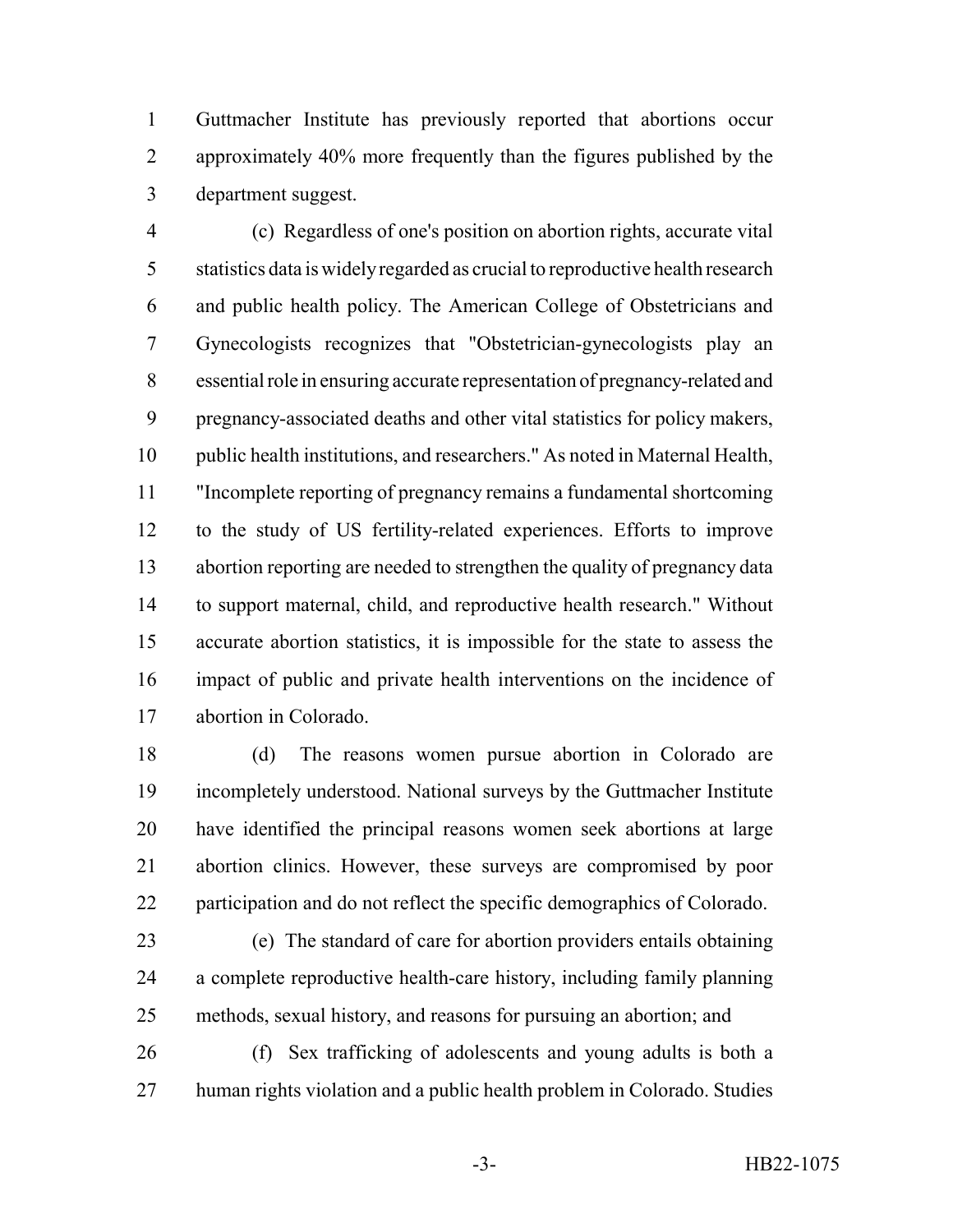1 suggest that 37% to 50% of sex trafficking victims encounter health-care providers while they are being trafficked. Abortion providers are one of the well-recognized health-care interfaces, and thus abortion providers can play an important role in the identification of and response to the sex trafficking of minors. Studies have suggested that over 50% of victims have an abortion and 30% reported having multiple abortions because of sex trafficking. Conducting a comprehensive reproductive health-care history is one way to flag at-risk individuals. (2) Therefore, the state of Colorado has a compelling interest in requiring: (a) Health-care providers who perform induced terminations of pregnancies to report to the state registrar of vital statistics certain

information concerning women who obtain the procedure; and

 (b) The state registrar to annually create a summary report of such information and make the report available to the public.

 **SECTION 2.** In Colorado Revised Statutes, 12-240-121, **add** (1)(hh) as follows:

 **12-240-121. Unprofessional conduct - definitions.** (1) "Unprofessional conduct" as used in this article 240 means:

 (hh) FALSIFYING OR FAILING TO SUBMIT TO THE STATE REGISTRAR OF VITAL STATISTICS INFORMATION CONCERNING INDUCED TERMINATIONS OF PREGNANCIES AS REQUIRED BY SECTION 25-2-110.3.

 **SECTION 3.** In Colorado Revised Statutes, 12-255-120, **amend** 24  $(1)(gg)$ ; and **add**  $(1)(ii)$  as follows:

 **12-255-120. Grounds for discipline - definitions.** (1) "Grounds for discipline", as used in this part 1, means any action by any person who: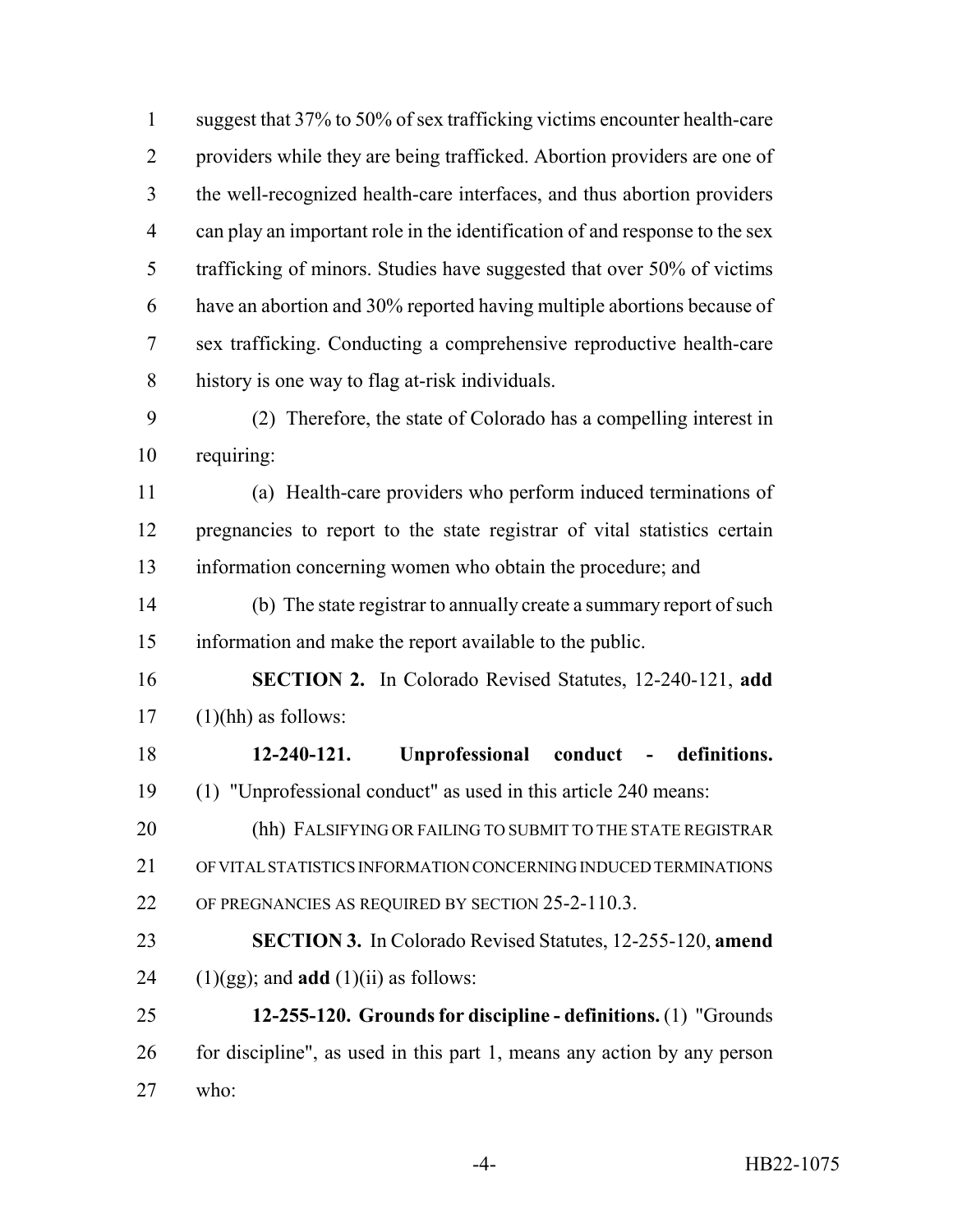| $\mathbf{1}$   | (gg) Is diverting or has diverted a controlled substance, as defined          |
|----------------|-------------------------------------------------------------------------------|
| $\overline{2}$ | in section $18-18-102(5)$ , or any other drug having similar effects from the |
| 3              | person's place of employment; or                                              |
| $\overline{4}$ | (ii) FALSIFIES OR FAILS TO SUBMIT TO THE STATE REGISTRAR OF                   |
| 5              | VITAL STATISTICS INFORMATION CONCERNING INDUCED TERMINATIONS OF               |
| 6              | PREGNANCIES AS REQUIRED BY SECTION 25-2-110.3.                                |
| 7              | <b>SECTION 4.</b> In Colorado Revised Statutes, add 25-2-110.3 as             |
| 8              | follows:                                                                      |
| 9              | 25-2-110.3. Induced termination of pregnancy - report                         |
| 10             | required - unprofessional conduct - rules - definitions. (1) ASUSED IN        |
| 11             | THIS SECTION, UNLESS THE CONTEXT OTHERWISE REQUIRES:                          |
| 12             | (a) "HEALTH-CARE PROVIDER" MEANS:                                             |
| 13             | (I) A PHYSICIAN OR PHYSICIAN ASSISTANT LICENSED PURSUANT TO                   |
| 14             | ARTICLE 240 OF TITLE 12;                                                      |
| 15             | (II) AN ADVANCED PRACTICE REGISTERED NURSE, AS DEFINED IN                     |
| 16             | SECTION 12-255-104 (1); OR                                                    |
| 17             | (III) A HEALTH FACILITY LICENSED OR CERTIFIED PURSUANT TO                     |
| 18             | SECTION 25-1.5-103.                                                           |
| 19             | (b) "ICD-11 CODE" MEANS A CODE CONTAINED IN THE ELEVENTH                      |
| 20             | REVISION OF THE INTERNATIONAL CLASSIFICATION OF DISEASES CODING               |
| 21             | SYSTEM CREATED BY THE WORLD HEALTH ORGANIZATION, WHICH                        |
| 22             | CLASSIFICATION IS USED BY HEALTH-CARE PROVIDERS TO CLASSIFY AND               |
| 23             | CODE ALL DIAGNOSES, SYMPTOMS, AND PROCEDURES.                                 |
| 24             | (2)<br>A HEALTH-CARE PROVIDER THAT PERFORMS INDUCED                           |
| 25             | TERMINATIONS OF PREGNANCIES IN THIS STATE SHALL FILE A REPORT WITH            |
| 26             | THE STATE REGISTRAR, IN AN ELECTRONIC FORM AND MANNER PRESCRIBED              |
| 27             | STATE REGISTRAR, OF EACH INDUCED TERMINATION OF<br><b>THE</b><br>BY           |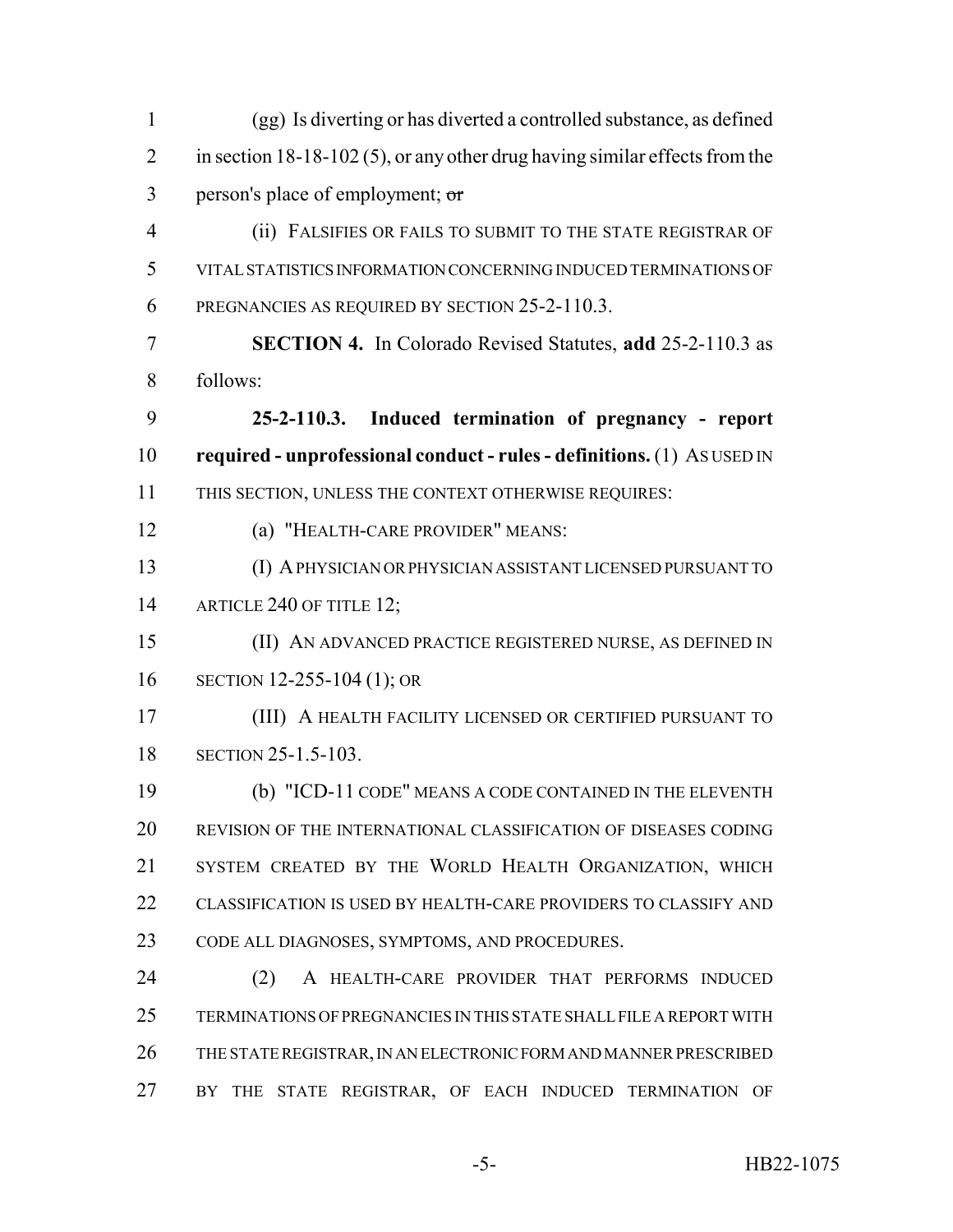| $\mathbf{1}$ | PREGNANCY. THE REPORT SHALL BE BASED ON A COMPLETE            |
|--------------|---------------------------------------------------------------|
| 2            | REPRODUCTIVE HEALTH-CARE HISTORY OF EACH WOMAN WHO OBTAINS AN |
| 3            | INDUCED TERMINATION OF PREGNANCY AND SHALL INCLUDE:           |
| 4            | (a) THE WOMAN'S AGE;                                          |
| 5            | (b) THE WOMAN'S RACE AND ETHNICITY;                           |
| 6            | (c) THE WOMAN'S MARITAL STATUS;                               |
| 7            | (d)<br>THE NUMBER OF PREVIOUSLY INDUCED TERMINATIONS OF       |
| 8            | PREGNANCIES THE WOMAN HAS RECEIVED, IF ANY;                   |
| 9            | (e) THE NUMBER OF LIVING CHILDREN THE WOMAN HAS, IF ANY;      |
| 10           | (f) A CLINICAL ESTIMATE OF THE GESTATIONAL AGE OF THE FETUS;  |
| 11           | (g) THE METHOD OF FAMILY PLANNING EMPLOYED BY THE WOMAN       |
| 12           | AT THE TIME OF HER PREGNANCY, INCLUDING:                      |
| 13           | (I) NO METHOD UTILIZED;                                       |
| 14           | (II) NATURAL FAMILY PLANNING TECHNIQUES;                      |
| 15           | (III) ORAL CONTRACEPTIVE PILLS; OR                            |
| 16           | (IV) LONG-ACTING REVERSIBLE CONTRACEPTIVES;                   |
| 17           | (h) THE REASON FOR THE INDUCED TERMINATION OF PREGNANCY,      |
| 18           | IF INDICATED BY THE WOMAN, INCLUDING WHETHER THE REASON WAS   |
| 19           | <b>ELECTIVE DUE TO:</b>                                       |
| 20           | (I) INTERFERENCE WITH THE WOMAN'S EDUCATION;                  |
| 21           | (II) INTERFERENCE WITH THE WOMAN'S EMPLOYMENT OR CAREER;      |
| 22           | THE FINANCIAL INSECURITY OF THE WOMAN, INCLUDING IF<br>(III)  |
| 23           | SHE IS:                                                       |
| 24           | (A) UNEMPLOYED;                                               |
| 25           | (B) CANNOT SEPARATE FROM EMPLOYMENT TO CARE FOR A CHILD;      |
| 26           | (C) CANNOT AFFORD CHILD CARE;                                 |
| 27           | (D) CANNOT AFFORD HOUSING; OR                                 |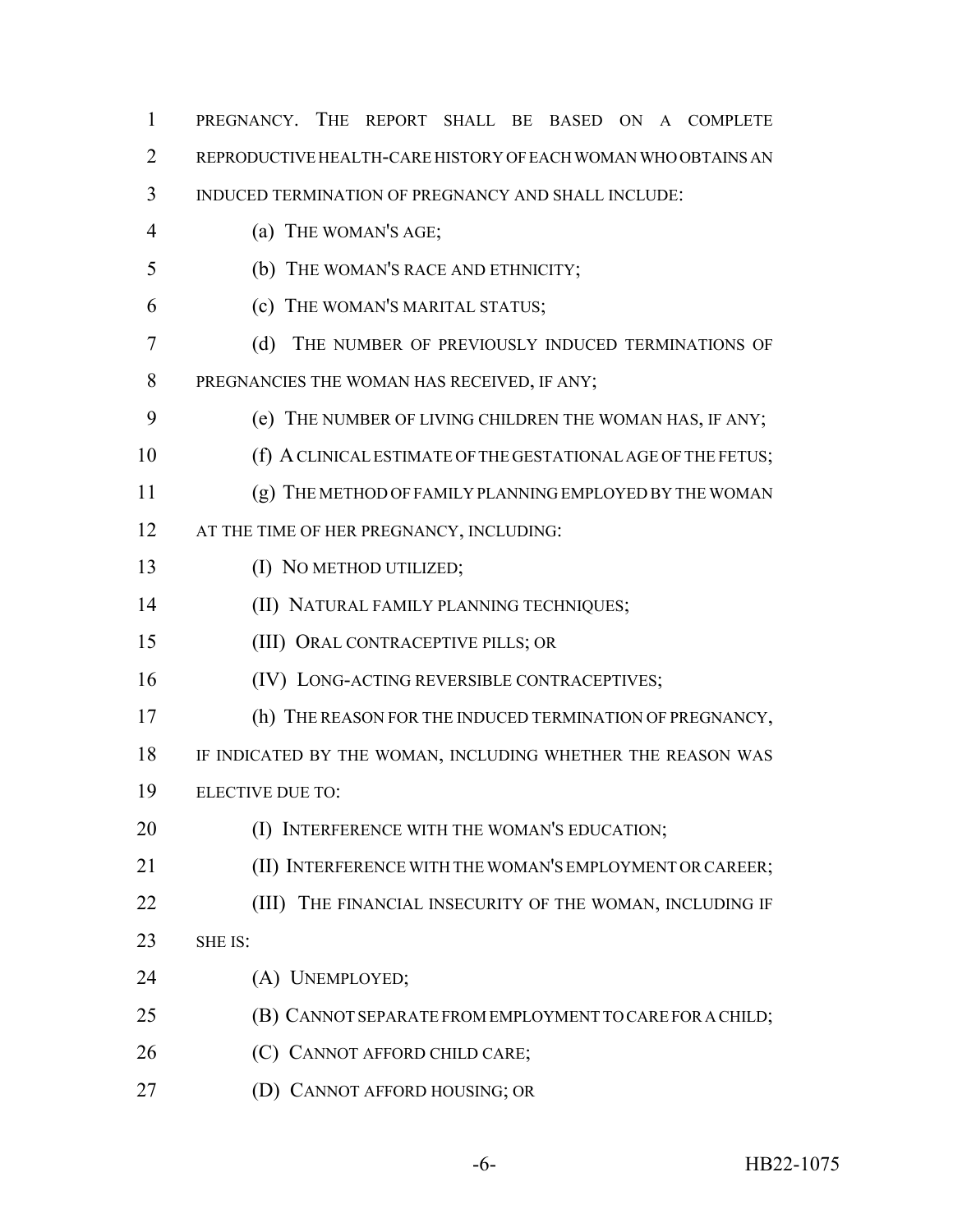| $\mathbf{1}$   | (E) CANNOT RELY ON ASSISTANCE FROM A PARTNER;              |
|----------------|------------------------------------------------------------|
| $\overline{2}$ | (IV) THE WOMAN'S DETERMINATION THAT SHE WAS NOT READY OR   |
| 3              | WILLING TO BECOME A PARENT BECAUSE SHE:                    |
| $\overline{4}$ | (A) Is NOT EMOTIONALLY OR MENTALLY PREPARED;               |
| 5              | (B) IS NOT READY FOR ANOTHER CHILD;                        |
| 6              | (C) Is too YOUNG OR TOO OLD;                               |
| 7              | (D) DOES NOT WANT OTHERS TO KNOW SHE WAS SEXUALLY          |
| 8              | ACTIVE OR PREGNANT; OR                                     |
| 9              | (E) DOES NOT WANT TO HAVE A CHILD OR PLACE A CHILD UP FOR  |
| 10             | ADOPTION;                                                  |
| 11             | (V) A DYNAMIC RELATED TO THE WOMAN'S PARTNER, SUCH AS      |
| 12             | SHE:                                                       |
| 13             | (A) HAS NO PARTNER;                                        |
| 14             | (B) HAS A NEW PARTNER;                                     |
| 15             | (C) HAS A PARTNER THAT IS UNSUPPORTIVE AND DOES NOT WANT   |
| 16             | A CHILD;                                                   |
| 17             | (D) HAS DETERMINED HER PARTNER TO BE WRONG FOR HER;        |
| 18             | (E) HAS AN ABUSIVE PARTNER; OR                             |
| 19             | (F) WANTS TO BE MARRIED BEFORE HAVING CHILDREN;            |
| 20             | (VI) THE WOMAN'S DETERMINATION THAT SHE NEEDS TO FOCUS ON  |
| 21             | HER OTHER CHILDREN;                                        |
| 22             | THE OPPOSITION OF THE WOMAN'S FAMILY, FRIENDS, OR<br>(VII) |
| 23             | COMMUNITY;                                                 |
| 24             | (VIII) MATERNAL HEALTH CONSIDERATIONS, SPECIFIED BY ONE OR |
| 25             | MORE ICD-11 CODES;                                         |
| 26             | (IX) A CONCERN WITH THE HEALTH OF THE FETUS AS A RESULT OF |
| 27             | DRUG, ALCOHOL, OR PRESCRIPTION DRUG EXPOSURE DURING EARLY  |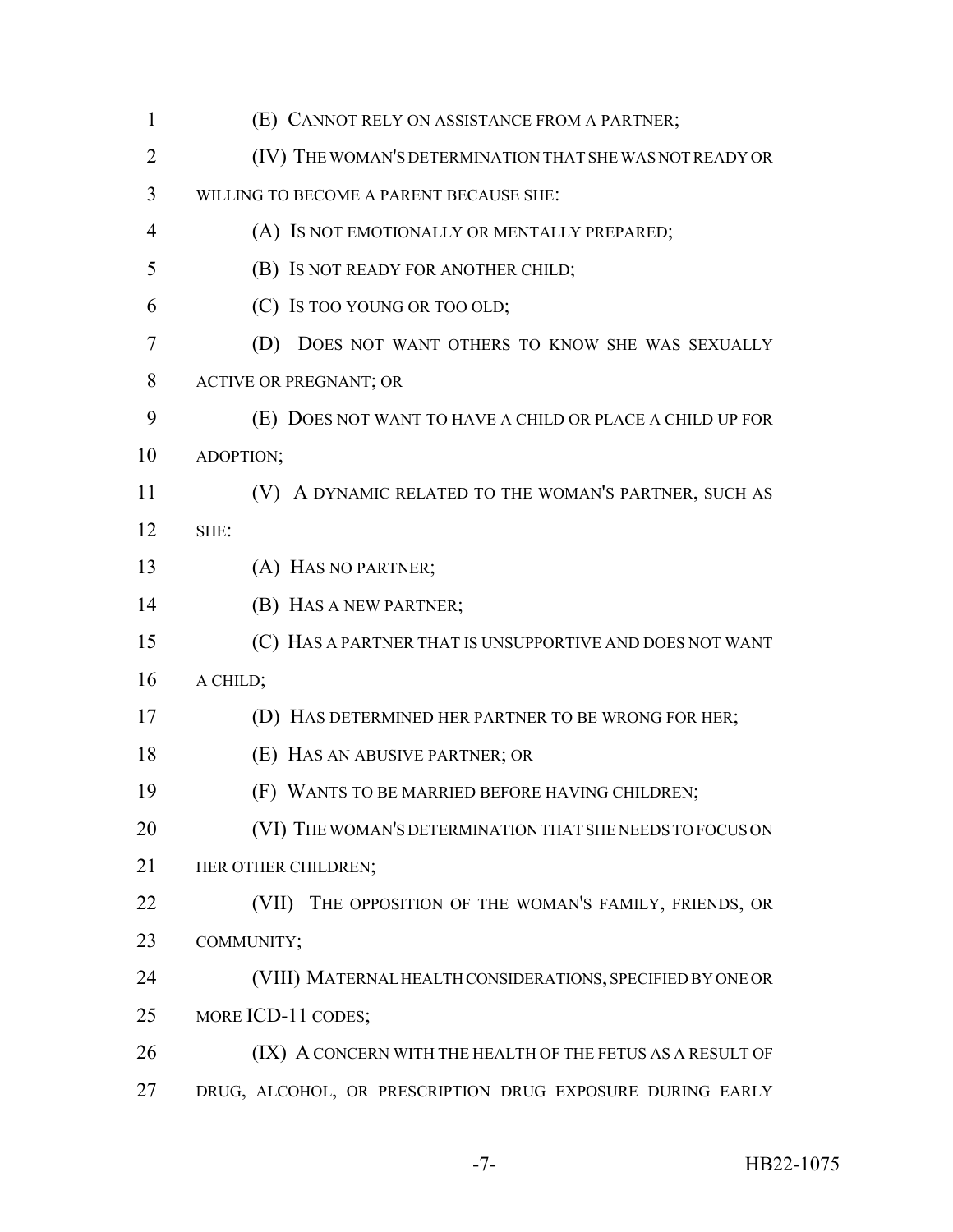PREGNANCY;

 (X) A FETAL ABNORMALITY, SPECIFYING THE SPECIFIC ABNORMALITY;

(XI) THE PREGNANCY WAS THE RESULT OF INCEST OR RAPE; OR

(XII) ANY OTHER REASON SPECIFIED BY THE WOMAN;

 (i) THE TYPE OF INDUCED TERMINATION OF PREGNANCY PERFORMED, INCLUDING MEDICAL, SUCTION CURETTAGE, SHARP CURETTAGE, DILATION AND EVACUATION, HYSTEROTOMY, OR HYSTERECTOMY; AND

 (j) THE NAME AND TYPE OF HEALTH FACILITY IN WHICH THE INDUCED TERMINATION OF PREGNANCY WAS PERFORMED, IF PERFORMED 12 IN A HEALTH FACILITY.

 (3) IN ADDITION TO ANY OTHER PENALTIES AVAILABLE PURSUANT TO THIS ARTICLE 2:

 (a) A PHYSICIAN OR PHYSICIAN ASSISTANT WHO FALSIFIES OR FAILS 16 TO SUBMIT THE INFORMATION AS REQUIRED BY SUBSECTION (2) OF THIS SECTION ENGAGES IN UNPROFESSIONAL CONDUCT PURSUANT TO SECTION 12-240-121 (1)(hh); AND

 (b) AN ADVANCED PRACTICE REGISTERED NURSE WHO FALSIFIES 20 OR FAILS TO SUBMIT THE INFORMATION AS REQUIRED BY SUBSECTION (2) OF THIS SECTION IS SUBJECT TO DISCIPLINE PURSUANT TO SECTION  $12-255-120$  (1)(ii).

23 (4) A HEALTH-CARE PROVIDER SHALL NEITHER IDENTIFY A WOMAN WHO HAS OBTAINED AN INDUCED TERMINATION OF PREGNANCY IN THE 25 REPORT REQUIRED BY SUBSECTION (2) OF THIS SECTION NOR INCLUDE ANY INFORMATION OR IDENTIFIER THAT WOULD MAKE IT POSSIBLE TO IDENTIFY 27 THE WOMAN IN ANY MANNER OR UNDER ANY CIRCUMSTANCES.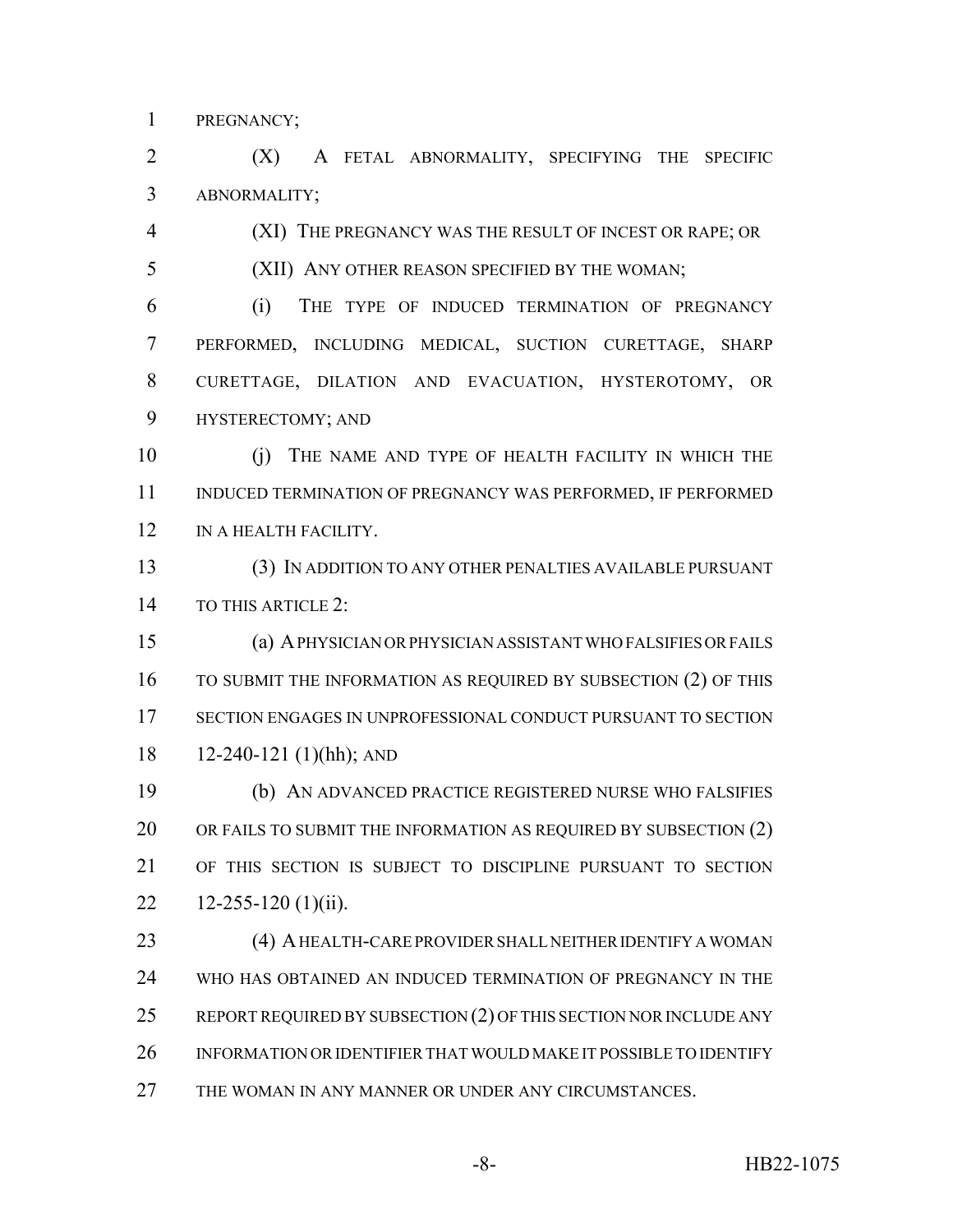(5) (a) THE STATE REGISTRAR:

2 (I) SHALL ANNUALLY CREATE A SUMMARY REPORT OF THE INFORMATION PROVIDED TO THE STATE REGISTRAR PURSUANT TO SUBSECTION (2) OF THIS SECTION AND MAKE THE SUMMARY REPORT AVAILABLE TO THE PUBLIC;

 (II) SHALL NOT PERMIT INSPECTION OF OR DISCLOSE INFORMATION PROVIDED TO THE STATE REGISTRAR PURSUANT TO SUBSECTION (2) OF THIS SECTION OR COPY OR ISSUE A COPY OF ALL OR PART OF THE INFORMATION, UNLESS THE STATE REGISTRAR IS SATISFIED THAT THE APPLICANT HAS A 10 DIRECT AND TANGIBLE INTEREST IN THE INFORMATION:

11 (III) MAY PERMIT THE USE OF INFORMATION REPORTED IN 12 SUBSECTION (2) OF THIS SECTION FOR STATISTICAL OR RESEARCH PURPOSES, SUBJECT TO CONDITIONS THE STATE REGISTRAR MAY IMPOSE. THE INFORMATION MUST NOT BE FURNISHED FOR RESEARCH PURPOSES UNTIL:

 (A) THE STATE REGISTRAR HAS PREPARED, IN WRITING, THE 17 CONDITIONS UNDER WHICH THE RECORDS OR INFORMATION WILL BE USED; AND

 (B) THE STATE REGISTRAR HAS RECEIVED AN AGREEMENT SIGNED BY A RESPONSIBLE AGENT OF THE RESEARCH ORGANIZATION AGREEING TO 21 THE CONDITIONS.

**(IV)** MAY DISCLOSE INFORMATION REPORTED PURSUANT TO SUBSECTION (2) OF THIS SECTION TO FEDERAL, STATE, COUNTY, OR MUNICIPAL AGENCIES OF GOVERNMENT, OR DESIGNEES OF THE AGENCIES OF GOVERNMENT, THAT REQUEST THE INFORMATION IN THE CONDUCT OF THE AGENCIES' OFFICIAL DUTIES.

**(b) NOTWITHSTANDING SUBSECTION (5)(a) OF THIS SECTION, THE**